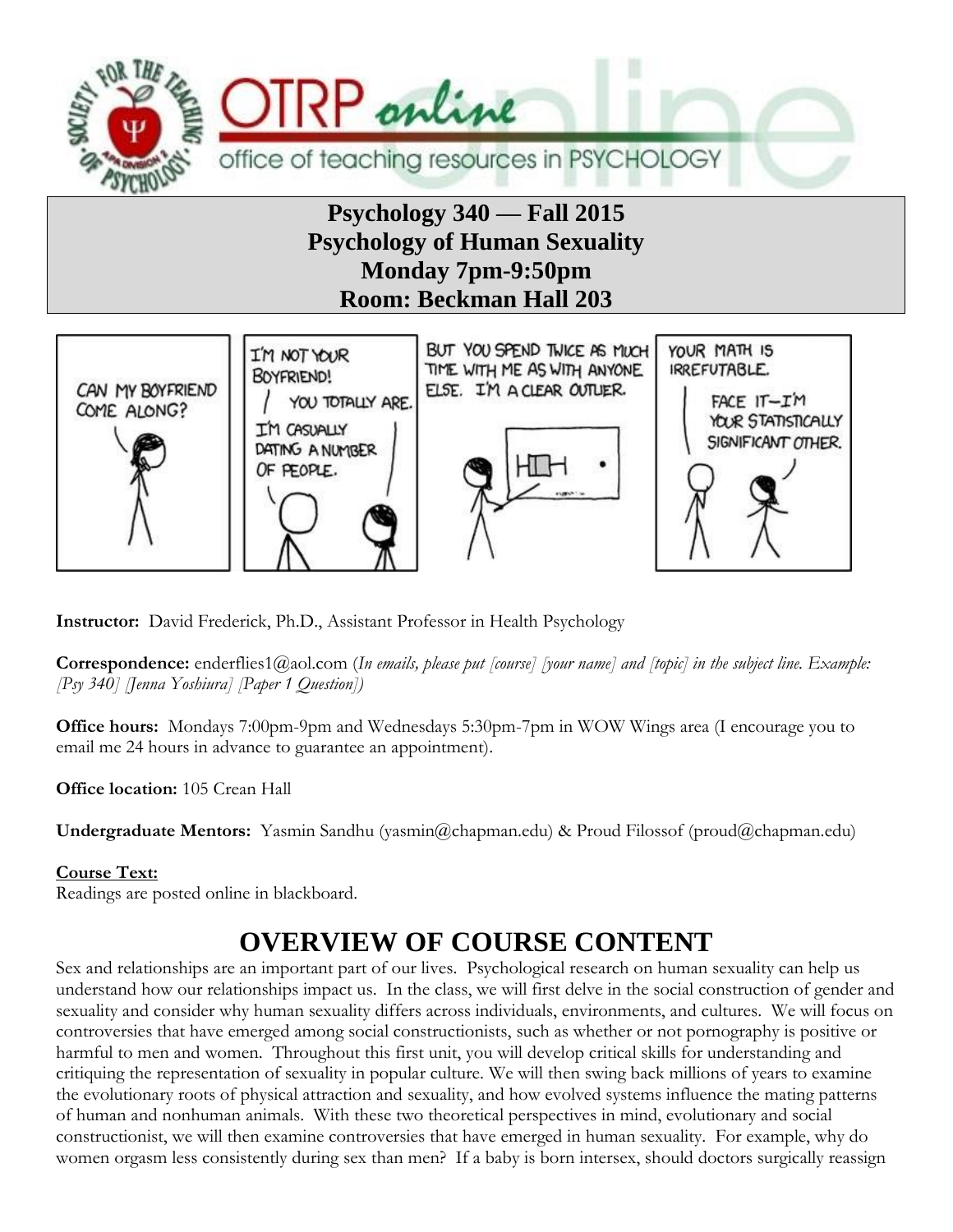them? Is there evidence for biological origins of same-sex attraction and other-sex attraction, and how do cultural factors shape attitudes towards gay, lesbian, and bisexual men and women? Finally, we will take a look at large-scale studies of sexual satisfaction to explore why some couples in long-term relationships have sex lives fizzle while others have sex lives that sizzle.

\*Note: Cartoon used with permission from http://xkcd.com/

# **GRADING SCALE AND INFORMATION**

| $\mathbf{A}$ 94-100 | <b>A</b> - 90-93.99 <b>B</b> + 87-89.99 <b>B</b> 84-86.99 <b>B</b> - 80-83.99 <b>C</b> +77-79.99                |  |  |
|---------------------|-----------------------------------------------------------------------------------------------------------------|--|--|
|                     | <b>C</b> 74-76.99 <b>C</b> -70-73.99 <b>D</b> + 67-69.99 <b>D</b> 64-66.99 <b>D</b> - 60-63.99 <b>F</b> < 60.00 |  |  |

Typical grade distribution (+/- 5%): A (25%), B (35%), C (30%), D/F (10%); class GPA typically 2.9-3.0/4.0

This course is quite challenging and intense. My view is that the purpose of college classes is to help you master the material so thoroughly that you could teach the material to your friends and family. Every lecture and reading has study guides to go along with them. If you focus on mastering these guides, you are in great shape to excel on the exams. You will write a persuasive social science essay in APA style, where you systematically defend an opinion using research evidence. To help you write the strongest research paper possible, the paper is broken up into smaller assignments throughout the semester. I am always available to help you master the content – never hesitate to contact me.

# **READING AND ASSIGNMENT SCHEDULE**

In this class you have the chance to guide and influence how the course progresses and to talk about things that interest you. My role is to help expose you to new ideas and to facilitate discussion. Your role is to discuss and challenge the readings and ideas in class. **It is very important that you complete the readings on the date they are due.** Discussion and debate will be an important part of the course.

## **UNIT 1: SOCIAL CONSTRUCTION OF GENDER AND SEXUALITY**

#### **Week 1 August 31 Week 2 September 7 – NO CLASS**

No readings officially due – great time to get a jump start on the reading study guide and start looking up research studies for your papers:<http://www1.chapman.edu/library/> or<https://scholar.google.com/>

### **Week 3 September 14**

- 1) *Gould* \* X: A fabulous child's story (*Paper 1*)
- 2) *Lorber* \* Night to his day: The social construction of gender (*Paper 1*)
- 3) *Valenti* \* He's a stud, she's a slut, and 49 other double standards every woman should know (*Paper 1*)
- 4) *Holmes* \* [What really makes katniss stand out?](http://www.npr.org/blogs/monkeysee/2013/11/25/247146164/what-really-makes-katniss-stand-out-peeta-her-movie-girlfriend) (*Paper 1*)

#### **Week 4 September 21**

#### **Team 1 Activity**

- 1) *Jensen* \* A cruel edge: [The painful truth about today's pornography](http://uts.cc.utexas.edu/~rjensen/freelance/pornography&cruelty.htm) (*Paper 1*)
- 2) *Hartley* \* [Feminists for porn](http://www.counterpunch.org/hartley02022005.html) (*Paper 1*)
- 3) *McElroy* \* [A feminist defense of pornography](http://www.secularhumanism.org/library/fi/mcelroy_17_4.html) (*Paper 1*)
- 4) *Stanford Encyclopedia of Philosophy* \* Free speech [and pornography.](http://plato.stanford.edu/entries/freedom-speech/) (*Paper 1*)

### **UNIT 2: EVOLUTIONARY PERSPECTIVES ON SEX AND GENDER**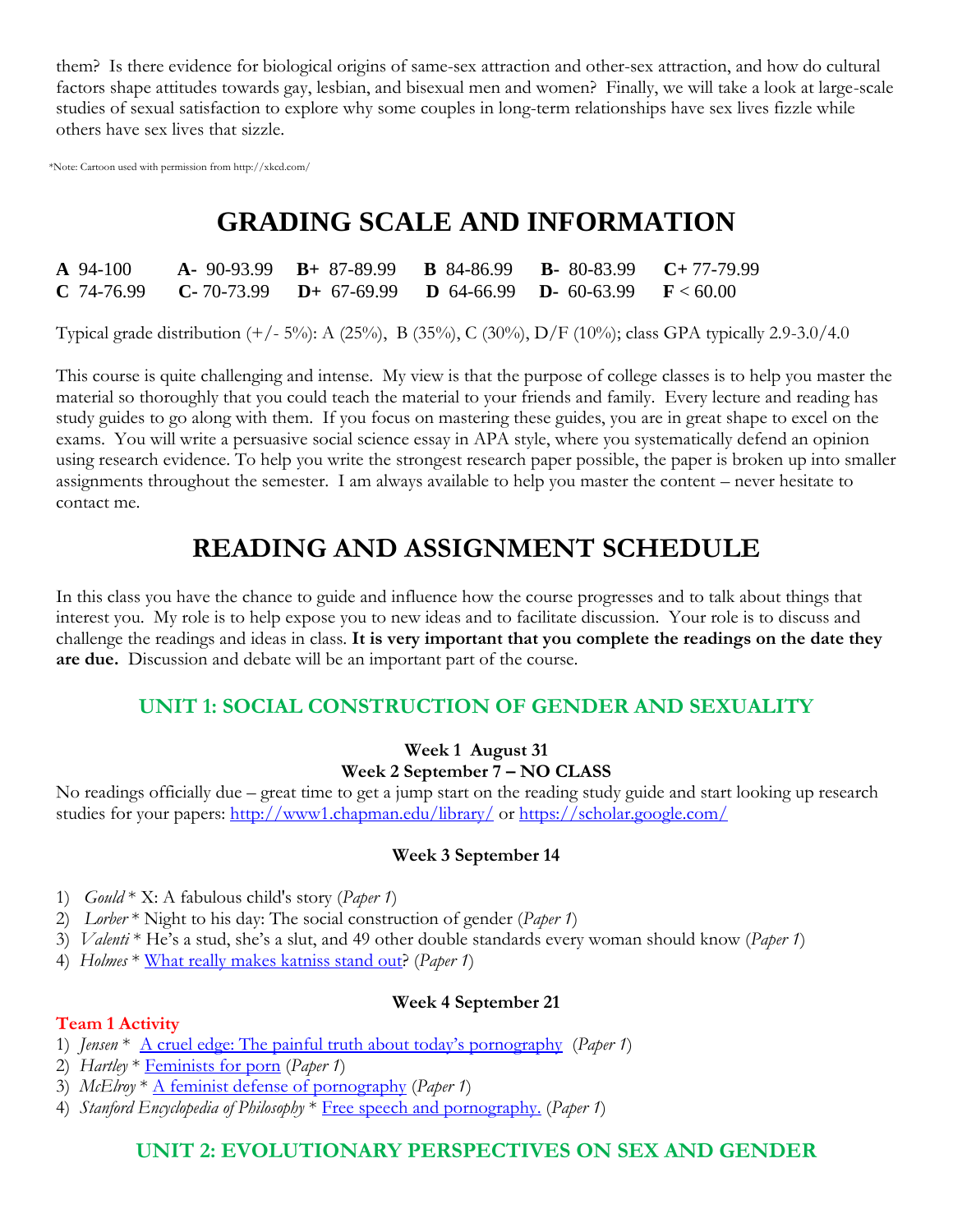#### **Week 5 September 28**

## **Team 2 Activity**

### **Group Poster Presentation Topic Choice**

*1) Frederick et al.* \* Bella and the psychobiology of love (*Paper 2*)

2) *Gaulin and McBurney* \* Evolution by natural selection (*Paper 2*)

#### **Week 6 October 5**

#### **Team 3 Activity**

1) *Frederick* \* Research methods cheat sheet (return to this periodically)

2) *Judson* \* Selections from Dr. Tatiana's Sex Advice to All Creation (*Paper 2*) -Agony and ecstasy -The expense is damnable -Fruits of knowledge -Hell hath no fury.

#### **Week 7 October 12**

#### **Team 4 Activity**

#### **Group Poster Presentation References (6+ .pdfs)**

1) *Smuts* \* The evolutionary origins of patriarchy (*Paper 2*)

*2) Schmitt* \* [Men, Women, and Interplanetary Promiscuity](https://www.psychologytoday.com/blog/sexual-personalities/201202/men-women-and-interplanetary-promiscuity) (Paper 2).

\* 3) OPTIONAL: *Frederick, Reynolds, Fisher* \* The Importance of Female Choice (*Paper 2, contains info related to concepts covered in lectures 5-7 and more info on sexual strategies theory and strategic pluralism theory*)

#### **Week 8 October 19**

**Team 5 Activity Exam 1 Completed Lecture/Reading Study Guides**

**Week 9 October 26**

**Exam 1**

#### **UNIT 3: INTERSEXTIONS OF BIOLOGY, MEDICINE, AND CULTURE**

**Week 10 November 2**

#### **Email 6-10 .pdfs of JOURNAL ARTICLES you will be using in your paper. In your email, include just two sentences stating your 1) thesis and 2) overarching theory.**

*1) Frederick \** Mastering the Persuasive Social Science Essay

*2) Frederick \** Example student papers and intros from previous years

#### **Week 11 November 9**

#### **Detailed Paper Outline Due (Opening Hook/Theory/Thesis/Roadmap, bullet point outline)**

1) *Frederick et al.* \* Sex differentiation (*Paper 3)*

2) *Golden* \* Intersex (*Paper 3)*

3) *Morris* \* The missing vagina monologue (*Paper 3)*

### **UNIT 4: SEXUAL ORIENTATION AND SEXUAL RELATIONSHIPS**

**Week 12 November 16**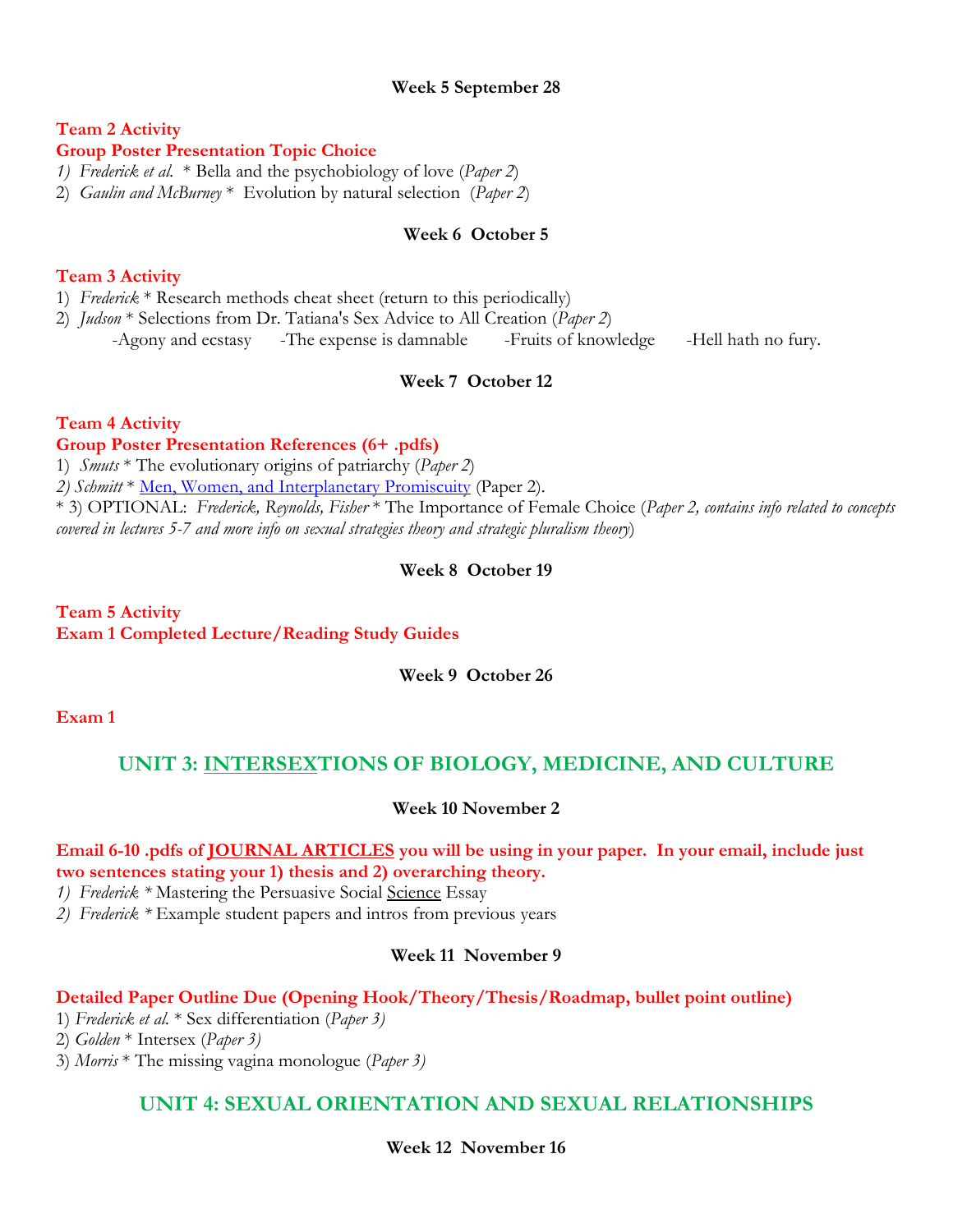**Essay Due:** *Page 1: Title Page. Page 2-3.99: Essay. Page 4: APA Style References. Page 5: Graphs/Figures (Optional). Single Spaced, 12pt Times New Roman, 1" Margin. Must use overarching theory(ies)/paradigm(s) to generate thesis, which is then defended. Intro must have hook, theory, thesis, roadmap. Body must be separated by bolded headers and all claims supported with research evidence. Describe key research studies. Conclusion must state implications for policy/theory/research area with relevant citations.*

#### **Week 13 November 23**

#### **THANKSGIVING BREAK – NO CLASS**

1) *Yoshino* \* Covering (An Uncovered Self / Gay Covering)

#### **Week 14 November 30**

#### **From the list below, read Cho, Serano, and one other:**

1) *Friedman and Valenti* \* Yes means yes: Visions of female sexual power and a world without rape. *Cho* \* Foreword. Pages 1-4. *Filopovic* \* Offensive feminism. Pages 13-27 *Harding* \* Fat woman. Pages 67-76 *May Fowles* \* The female sexual submissive. Pages 117-125. *Perry* \* Sex-positive rape prevention paradigm. Pages 193-207.

*Serano* \* Why nice guys finish last. Pages 227-240.

#### **Week 15 December 7**

#### **Final Project Group Poster Presentation**

**Exam 2 Completed Lecture/Reading Study Guides**

1) SERC \* [Female sexuality \(and subsections\)](http://www.serc.mb.ca/sexuality-relationships/female-sexuality)

2) SERC \* [Male sexuality](http://www.serc.mb.ca/sexuality-relationships/male-sexuality) (and subsections)

3) SERC  $*$  [Relationships](http://www.serc.mb.ca/sexuality-relationships/relationships/) (and subsections)

#### **Week 16 Finals Week December 14**

#### **Final Exam 7:00pm-9:30pm**

## **ASSIGNMENT DETAILS**

The assignments for the course consists of two exams, one persuasive social science essay, one team activity where you lead the class to demonstrate a concept related to human sexuality, and one group poster presentation on a topic of your choosing related to human sexuality. Attendance also factors in to your overall grade, and there are some opportunities to earn extra credit.

## **1. Two Exams (65% of grade)**

The exams are designed to help you master the material in the course, and demonstrate your mastery of the material. The exams test your knowledge of the *lectures* (70% of exam) and *readings* (30% of exam). You will be tested on materials from the readings that I do not cover in lecture. Please note, sometimes you will be presented an idea during lecture and then you will encounter it again weeks later in the readings. This is to give you exposure to the material in two different time periods to help you better learn and remember the concepts.

You will be given a **study guide** for both the lectures and the readings. **The exam questions are based directly on the study guide.** Be prepared to describe each concept or study on the study guide carefully, and to provide the correct term when the concept is described or illustrated through a brief scenario or story. The exam questions are very straightforward, but require mastery of the material in order to excel because they are entirely short answer questions. It is very possible to score a 100 (typically 2-5 people do) and it is very possible to fail if you have not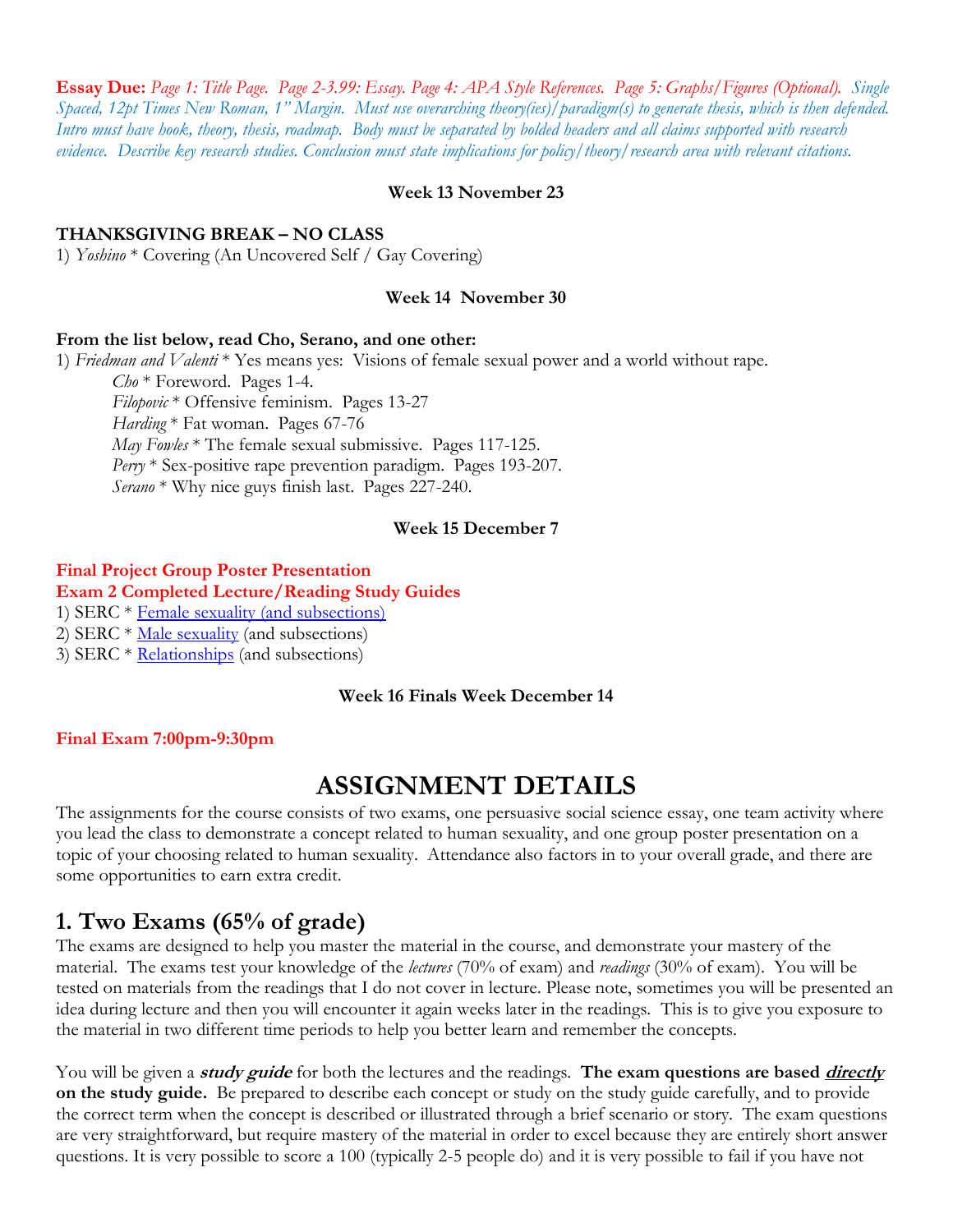prepared because all of the answers are based on recall rather than recognition (as in a multiple choice test). Exam scores from past classes have typically ranged from 70-82 with large standard deviations (15).

**Monday (October 26) Exam 1 Monday (December 14) Exam 2**

## **2. Persuasive Social Science Essay (Title Page + 1.85-1.99 single spaced pages + 6-10+ References): Communicating Theory-Based Argument (20% of grade)**

Easy reading is damn hard writing. One important skill is the ability to communicate scientific theories and research findings to others, including others who lack formal scientific training. They key is to take an overarching theory, generate an argument or claim from that theory, and provide evidence for that claim. Alternatively, take an overarching theory and show why the theory is not adequate to explain aspects of sexuality and relationships. You will use readings and outside empirical research journal articles as evidence for your claim. The requirements for the papers are very specific. My expectations are that the papers will make extensive use of references and research, and have creative storylines that not only apply theoretical perspectives, but do so in novel and interesting ways. It is very challenging to earn a 4 or 5 out of 5 points. About 10% of people earn a 5.0 (uniquely exceptional paper), and about 25-35% earn a 4.25 (excellent), with most people  $(50\% +)$  earning a 3.5 (good).

#### **Choose one:**

**Essay 1: Pornography Argument. Does pornography have a positive, negative, or neutral effect on men, women, or relationships?** 

**Essay 2: Applying and Understanding Evolutionary Perspectives. Apply evolutionary perspectives to explain mating patterns on college campuses (or in animals, or in humans more generally). Essay 3: Intersex and medicine. Doctors should/should not surgically reassign infants born with Partial Androgen Insensitivity Syndrome to be male/female.**

| <b>Monday (November 2)</b> | Email 6-10+ .pdfs of JOURNAL ARTICLES describing research or<br>theories you will be using in your paper. In your email, include just<br>two sentences stating your thesis and overarching theory.    |
|----------------------------|-------------------------------------------------------------------------------------------------------------------------------------------------------------------------------------------------------|
| <b>Monday (November 9)</b> | Full opening paragraph (hook, theory, thesis, roadmap) and then 1<br>page detailed bullet point outline of the paper broken down by body<br>sections and conclusions, and details of relevant studies |

**Monday (November 16) Paper due Formatting:** Any deviation from formatting guidelines will result in automatic 50% off \* Entire paper must be single spaced, 12 point Times New Roman, 1" margin.

**\* Page 1 – Title Page:** Line One: Informative Title; Line Two: Name

**\* Page 2.0-3.99 Essay:** Essay must be no less than 1.85 pages and no more than 1.99 pages single spaced. If it is shorter, lengthen it. If it is longer, shorten it. This is out of concern for fairness – everyone has the same amount of space to construct and defend their argument. Essays 1.5 pages or shorter tend to earn failing grades.

**Opening paragraph**. In opening paragraph, have a hook, clear theory and thesis derived from theory that you will defend in the essay, and a roadmap that explicitly previews the key arguments or evidence that you will be presenting. The hook should engage the reader but conform to expectations for a science paper (e.g., describing phenomenon of interest; scary statistics; describing mystery to be solved; describing conflict in research literature; integrating two different theoretical perspectives; promoting one theory over other).

**Body.** In the body of the essay, make sure that you provide results of 1-3 studies and evidence that clearly supports your thesis. The best evidence comes from research studies that you cite from class and outside of class. The body of the essay must be split into at least one-two subsections bolded subheaders (e.g., **Objectification theory** or **Effects of pornography on rape myths**.). Typically these subheaders conform to the roadmap laid out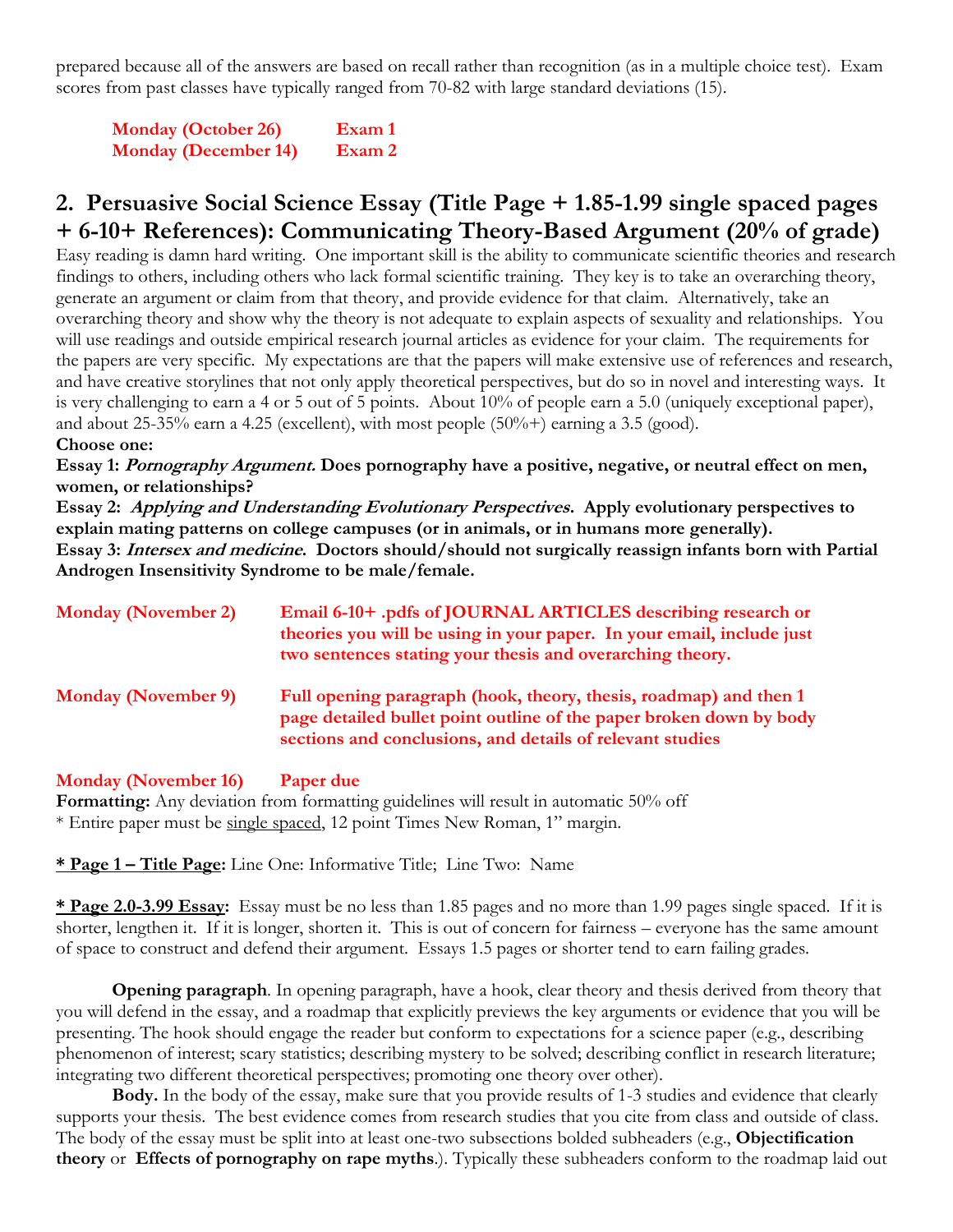in the opening paragraph. What are bolded subheaders? See the first word of this paragraph and the next three words below after this period  $\rightarrow$ .

**Conclusion and implications.** The purpose of the conclusion is not to recap your argument. It is to show the implications of your argument for science – how does your argument change our understanding of the phenomenon? Of the validity of the theory? Are there specific recommendations arising from your argument, and is evidence for effectiveness of these recommendations?

**\* Page 4 – APA Style References:** Provide reference list in perfect APA style format with 6-10+ academic references (i.e., typically academic journals). At least half of the references should come from outside the class. These must be perfectly formatted in APA style.

**5.0 paper (A)**. Papers need to be exceptional and creatively use evidence, generate unique perspectives from the theory, and provide persuasive and powerful arguments to earn an A or B with clear supporting evidence from class and external research sources. "*In one sentence, a <u>rare and exceptionally written</u> paper.*" About 10% of papers receive this grade.

**4.25 paper (B):** Does everything that the 3.5 paper does, but more effectively. No grammatical errors, or maybe just one. Goes above and beyond by having a particularly novel thesis and thoroughly referenced points with relevant studies. *In one sentence: "An all-around <u>excellent</u> paper"*. About 25% of papers.

**3.5 paper (C): "The standard college essay":** Has hook, thesis, roadmap, clearly labeled subsections, evidence (studies/logical arguments), conclusion that does more than recap, reference section, and most of these are effective. One or two of the sections may be lacking just a little bit (e.g., hook may be so-so and conclusion may just recap, but paper has clear thesis, roadmap, studies cited as evidence, and is otherwise well-written)*. In one sentence: "An all-around good paper."* The majority of papers receive this grade (50%+).

**2.5 paper (D):** Has deficiencies in several of the sections listed for the standard college essay. *In one sentence: "Notable weaknesses in structure, organization, or argument."* 

**0-2 paper (F)** Serious deficiencies in length and many of the sections listed above. Or assignment is incomplete (< 1.5 pages). Or essay topic doesn't address the central question.

## **3. Group Poster Presentation and Activity (15% of Grade)**

**3a. Group Activity Demonstrating Class Concept or issue in human sexuality**: To help you learn how to convey information about human sexuality to others, your group will design and lead a 20-40 minute **interactive activity** based on the readings or concepts in class. This should be 80-90% *an activity* that involves the class,

only 10-20% *a presentation*. You could lead students through an experiment, do a demonstration that illustrates a research concept, lead debate or discussion, skit, send people outside to interview students for 15 minutes and report on their findings, present a study and have people critique or redesign it, perform a song, or an exercise meant to demonstrate a concept such as statistical interactions. Please feel free to meet me in office hours or for dinner the week before to brainstorm ideas.

**DUE DATE: Team 1 (Week 4: Mon, Sep 21) Team 2 (Week 5: Mon, Sep 28) Team 3 (Week 6: Mon, Oct 5) Team 4 (Week 7: Mon, Oct 12) Team 5 (Week 8: Mon, Oct 19)**

**Email your FINAL .ppt presentation/activity materials + description by Friday 12pm the week prior to your presentation date.**

**3b. Poster Presentation**: There are endless fascinating aspects of human sexuality that I am not able to cover in lecture. This poster presentation is an opportunity for your to explore your interests. You will pick a topic related to human sexuality and create a poster presentation on the topic. The poster must convey a description of the phenomenon, theory, or issue, and then present research evidence explaining or clarifying the issue. Very minimal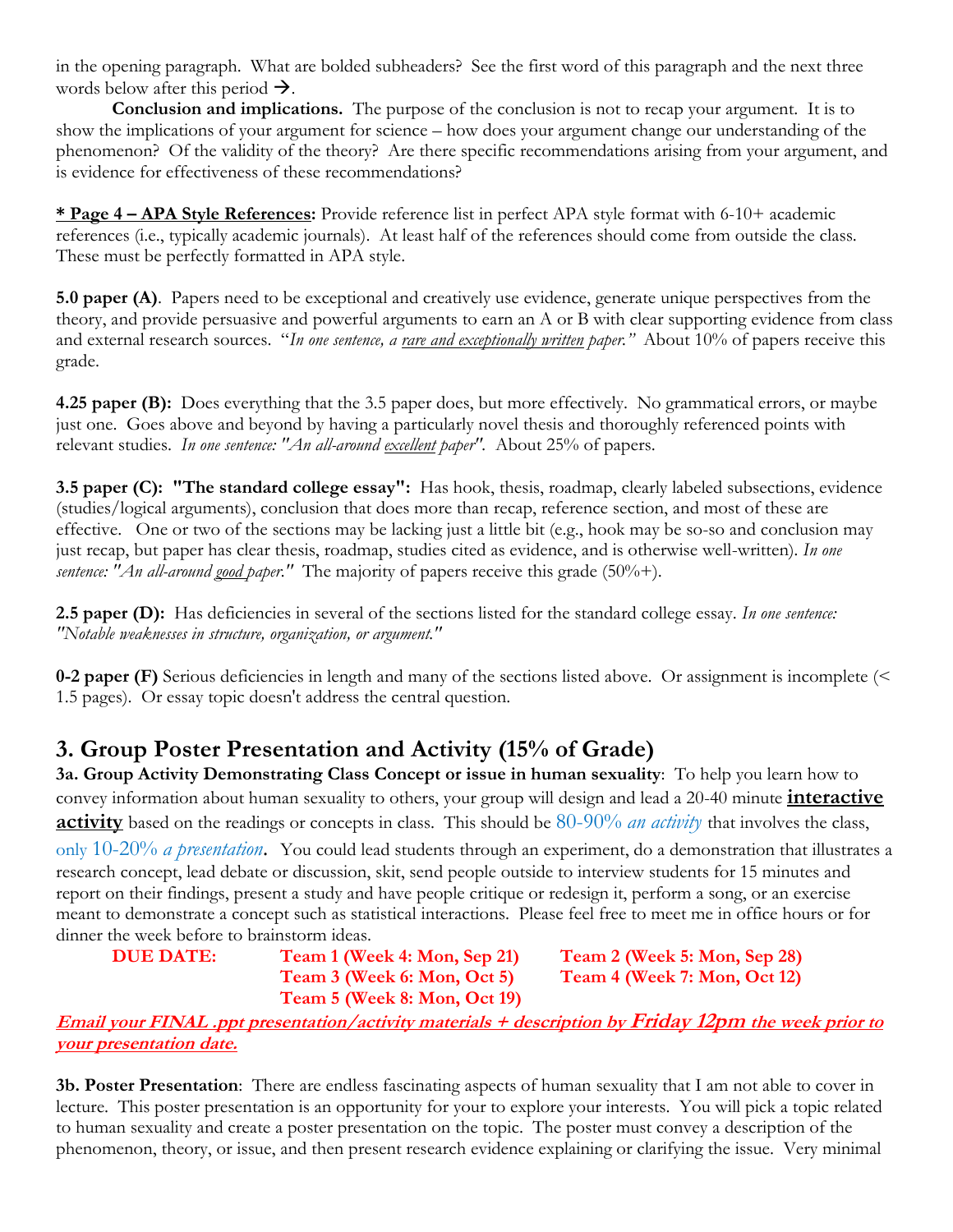text should be used. The poster should graphs and images depicting the key findings or information. Prepare a 60 second speech explaining the key issue and findings. Grade is based on:

**Monday (September 28) Paragraph describing Group Poster Presentation Topic Monday (October 12) Email .pdf attachments of journal references for group presentation Monday (December 7) Group Poster Presentation**

## **4. Attendance, Participation, Cell Phones, Extra Credit (+2.25% to -65%)**

**Attendance:** Throughout the semester, we will do many activities and have many discussions as a class. Enthusiastic and creative participation is expected, and attendance is required. You can miss one class session for any reason (illness, injury, party, job interview, travel, death in family). There is no need to justify or explain the absence. After one missed class session, *each* missed session translates into **minus 5.0 points** off your overall final grade.

**Cell phone/Email/Facebook/Class disruption = Absence:** Repeated texting, emailing, facebooking, twittering, ESPNing, disrupting etc., during class constitute an absence for the class. These distractions tend to not only distract you but also people around you and interfere with promoting positive and engaging classroom atmosphere **(minus 5.0 points)**.

**Extra Credit Surveys**: There will be three extra credit surveys during the semester. Each one is worth +.75% to your final overall grade.

**Study Guides:** Hand in completed lecture AND reading study guide class period before exam day **Monday (October 9) Extra Credit Lecture + Reading Study Guide Exam 1 (+3.0% on exam) Monday (December 7) Extra Credit Lecture + Reading Study Guide Exam 2 (+3.0% on exam)**

#### **Course Policies and Information**

- **1. Academic honesty:** Your writing should come from *you.* While you may draw from other sources to help formulate or support your work, you **must always cite these sources** and tie them into your own ideas and theses. Plagiarism is a serious offense, and may result in students failing the course or being expelled from the university. Guidelines on citing references will be provided in class.
- **2. Student Learning Outcomes and Course Objectives.** This course will develop your:
- *1) Research Skills*
	- a. Derive hypotheses from theories, and predictions from hypotheses
	- b. Understand the logic behind experimental and correlational study designs
- *2) Writing and Oral Communication Skills*
	- a. Clearly convey how the existing research literature justifies your claim
	- b. Present and discuss ideas more effectively in class
	- c. Create an activity to convey research methods content
	- d. Identify the writing format of the American Psychological Association (APA)
	- e. Recognize when writing is and is not in conformance with APA format
	- f. Demonstrate ability to write in APA format
	- g. Operationally define a formal hypothesis and produce a written thesis/research report that applies knowledge of critical reasoning, accurately interpret behavioral science and related sources, and communicates in writing a balanced account and definitive conclusion of whether hypothesis is supported.
- *3) Critical Reasoning*
	- a. Demonstrate ability to construct and critically analyze complex arguments, and distinguish good reasoning from bad.
	- b. Evaluate lay and professional literature related to psychological issues and distinguish appropriate and valid information from specious and flawed information.